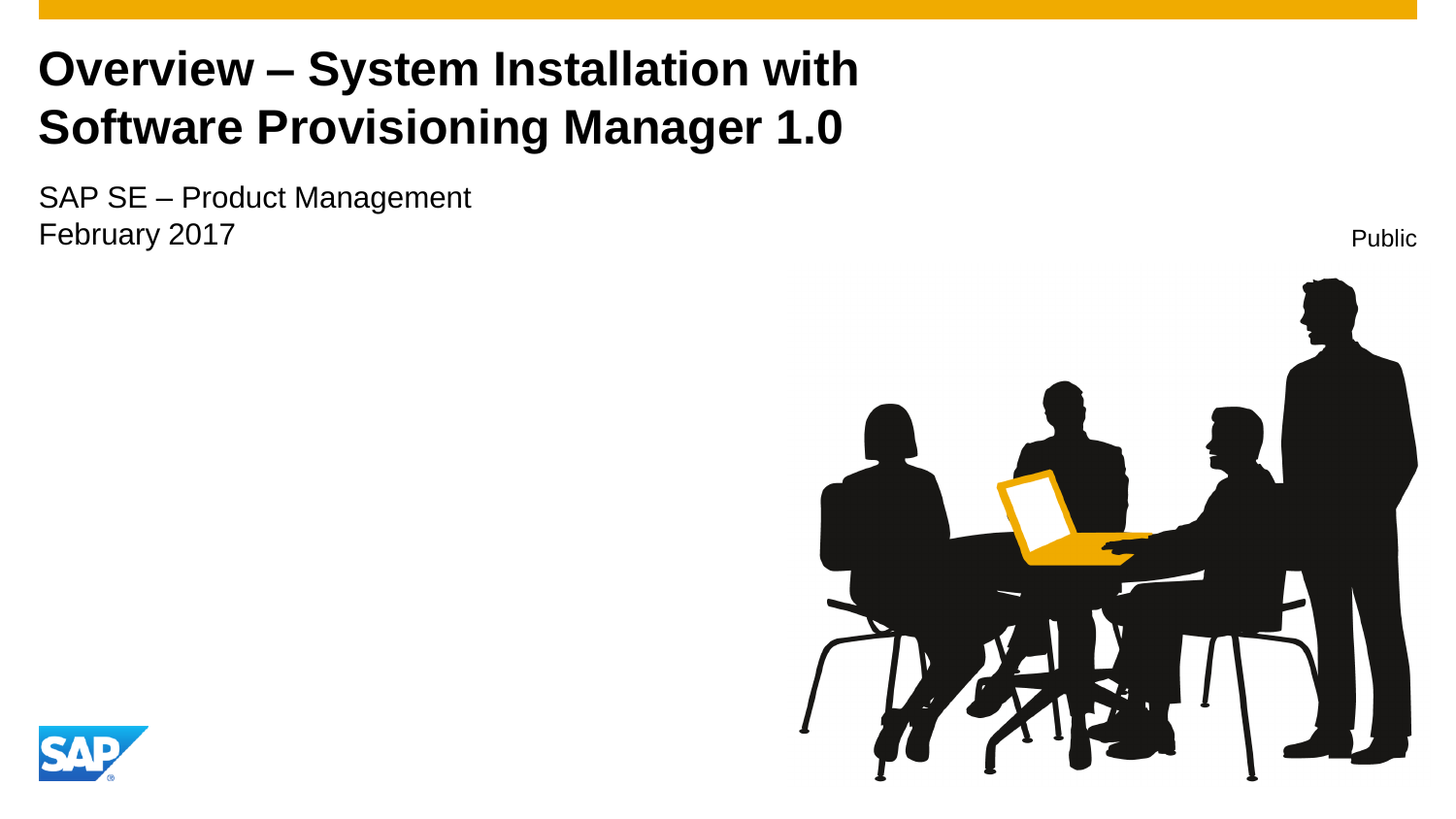## **Disclaimer**

This presentation outlines our general product direction and should not be relied on in making a purchase decision. This presentation is not subject to your license agreement or any other agreement with SAP. SAP has no obligation to pursue any course of business outlined in this presentation or to develop or release any functionality mentioned in this presentation. This presentation and SAP's strategy and possible future developments are subject to change and may be changed by SAP at any time for any reason without notice. This document is provided without a warranty of any kind, either express or implied, including but not limited to, the implied warranties of merchantability, fitness for a particular purpose, or non-infringement. SAP assumes no responsibility for errors or omissions in this document, except if such damages were caused by SAP intentionally or grossly negligent.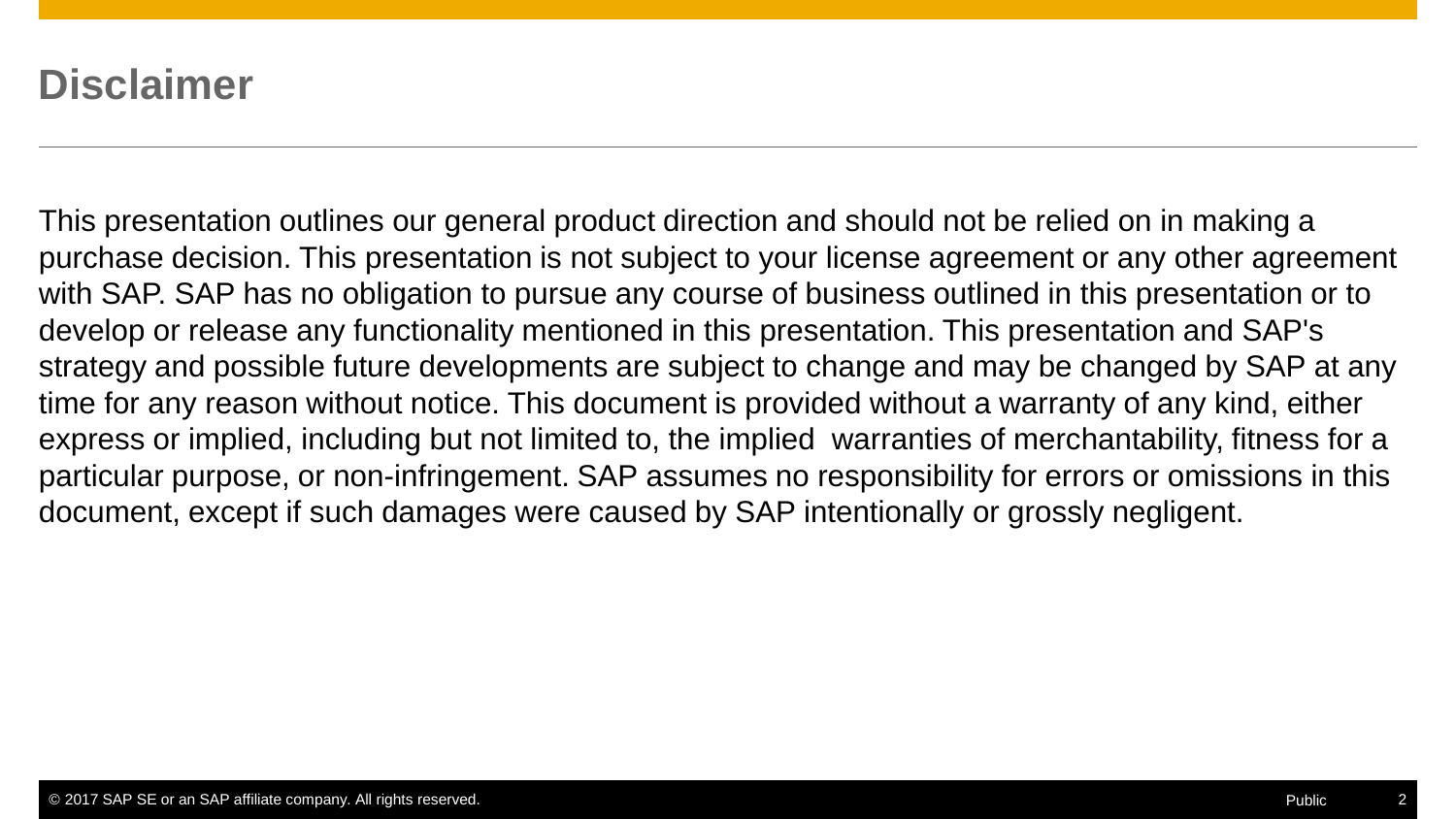## **System installation** Introduction

#### **In your system landscape, you regularly face requirement to realize new functionality**

- In form of adding new systems to an existing landscape
- Or even building up a totally new landscape

#### **For this, it is important that you can perform the procedure reliable according to your needs**

- Installation on your preferred operating system/DB combination
- Installation of central system or system distributed to several hosts
- Installation of a high-availability system



#### *Software Provisioning Manager* **covers supported platforms and broad range of products on both ABAP and Java technology**

 Whether you are going to install an SAP NetWeaver system, an SAP Business Suite system, an SAP BW system, an SAP PI system, or a standalone engine (such as SAP liveCache), you can handle all these installations flexible and reliable on all supported platforms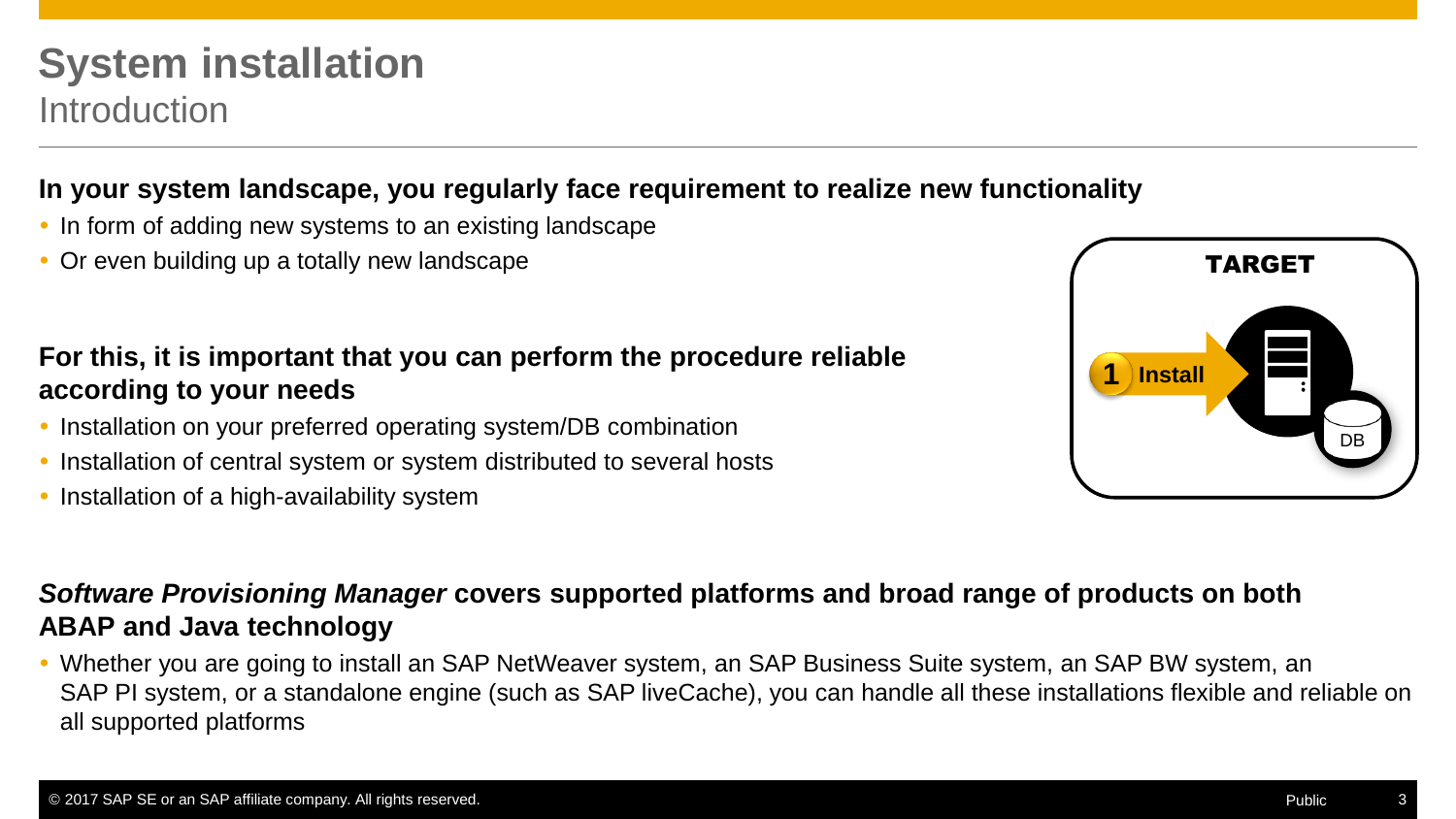

## *Software Provisioning Manager 1.0* **is the successor of the product- and release-specific delivery of provisioning tools**

- *Software Provisioning Manager 1.0* provides latest SAPinst version with software provisioning services for several products and releases for all platforms, including backward releases
- Previous installer versions are planned to get deprecated; therefore, SAP strongly recommends to download and use latest version of *Software Provisioning Manager 1.0*, if it supports your product and release – also in case of issues with previous installer versions

## **Always the latest features, coverage and fixes**

By always downloading latest version of *Software Provisioning Manager 1.0*, you automatically get support of latest products, versions and platform support – including latest fixes in tool and supported processes

- Use one tool version for tasks performed for a set of product versions in your system landscape
- Latest fixes are already included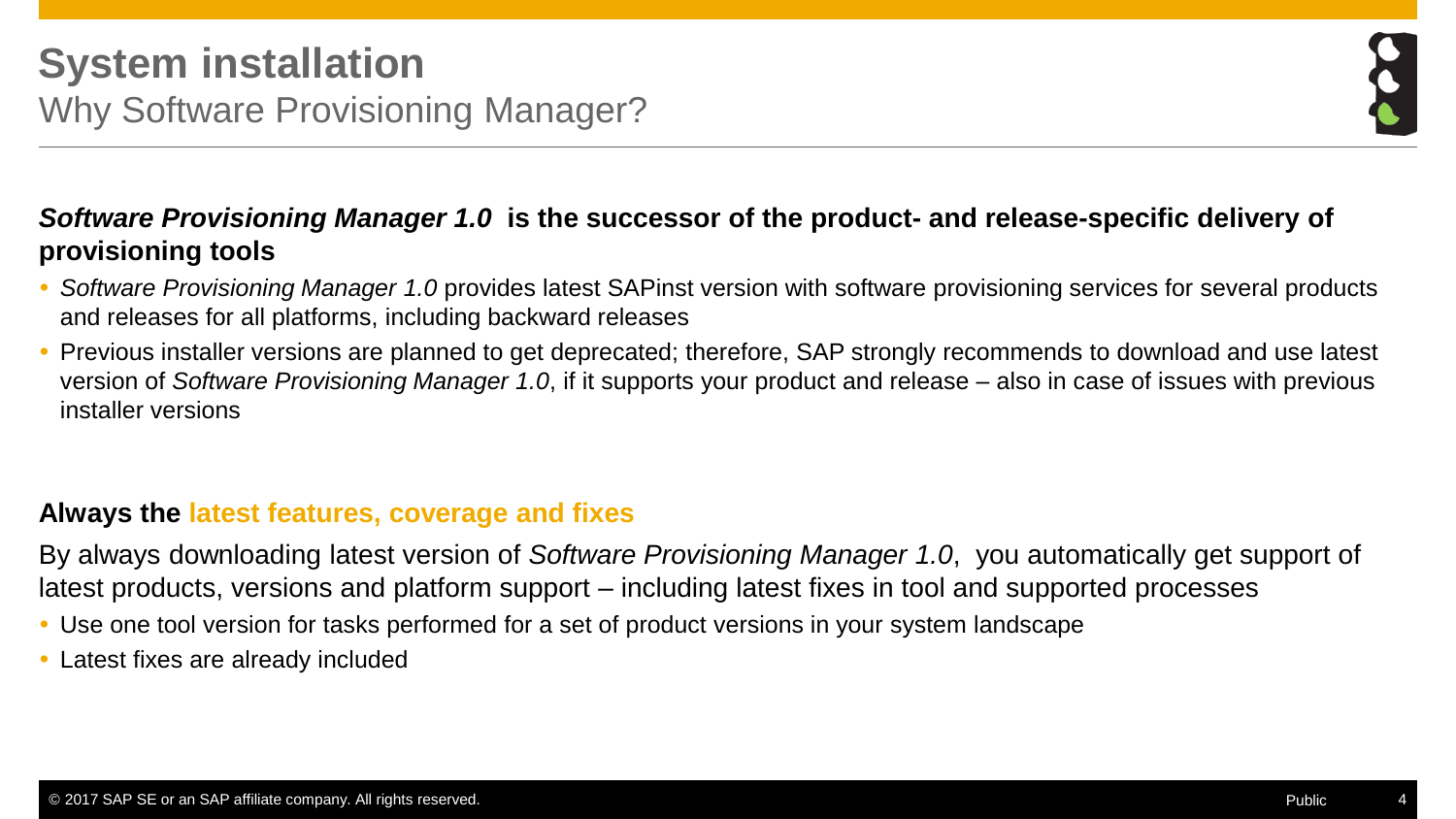## **System installation** Features in detail

- Support of all **SAP platforms** and many **SAP products**
- SAP systems can run on a large number of platforms
- With *Software Provisioning Manager*, provisioning procedures work same way on all platforms with just some minor differences (such as in parameter input phase)
- Provisioning services providing right **flexibility**
	- Our goal is to provide services with right amount of options and dialogs that install exactly the product the way you require it
	- For this, installation procedure can propose default values for certain parameters while retaining full flexibility concerning installed software
	- If you require an up-to-date system from scratch, benefit from a combined procedure first, you use *Maintenance Planner* to plan the installation including latest SP level and to download required files for installation and update, then you start *Software Provisioning Manager* with the corresponding stack.xml file to execute the planned activities (with option to directly start *Software Update Manager* after the installation)
- **Distribution** options
	- Decide how you want to distribute SAP instances across systems and hosts:
		- o For central system, all main instances (such as central services instance, primary application server instance, and database instance) are installed on a single host
		- o For distributed system, you can distribute instances to different hosts
- **High-availability** setup
	- Installation procedure enables you to optionally install high-availability systems out-of-the-box
- **Prerequisite checker** 
	- Provides detailed information about prerequisites that you need to meet before you perform procedure can optionally be run standalone to check requirements beforehand
- **Remote** procedure
	- Control procedure on a remote host from a local host by running GUI on local host

#### © 2017 SAP SE or an SAP affiliate company. All rights reserved. Public 5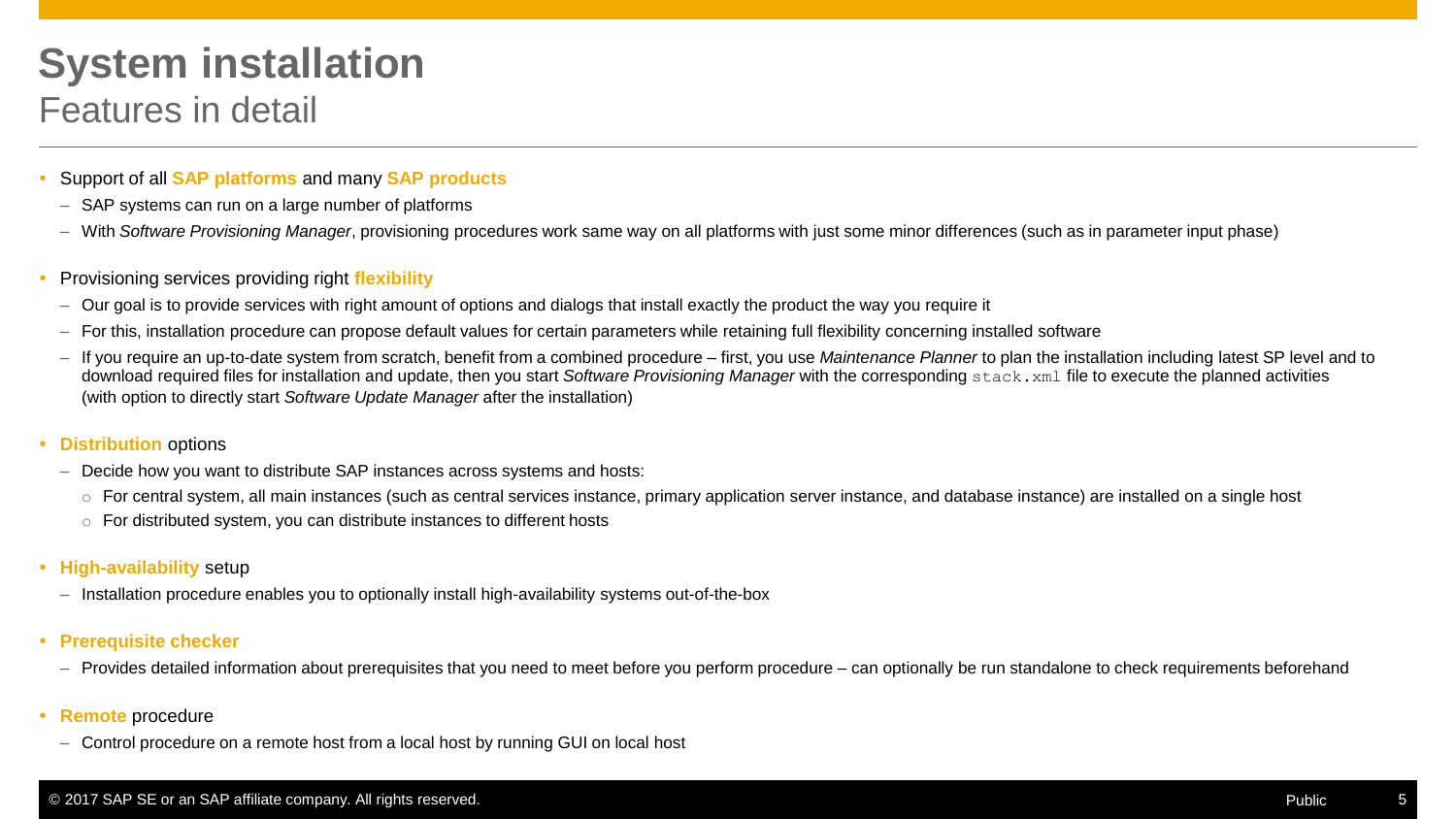## **Further information**

#### **For more information on** *Software Provisioning Manager 1.0***:**

- *SAP Release Note:* [SAP Note 1680045](http://service.sap.com/sap/support/notes/1680045)
- [Software Provisioning Manager 1.0](http://scn.sap.com/docs/DOC-30236) in *SAP Community Network*

## **For more information on:**

- **[Installation](http://scn.sap.com/docs/DOC-8501) in** *SAP Community Network*
- [Maintenance Planner](http://scn.sap.com/docs/DOC-65243) in *SAP Community Network*
- Minimizing planned and unplanned downtime, see [Business Continuity](http://scn.sap.com/community/business-continuity) in *SAP Community Network*

#### **For more information on** *Software Logistics Toolset***:**

- [Blog](http://scn.sap.com/community/it-management/alm/software-logistics/blog/2012/03/15/the-delivery-channel-for-software-logistics-tools-software-logistics-toolset-10) in *SAP Community Network*
- SAP Support Portal at: <http://support.sap.com/sltoolset>





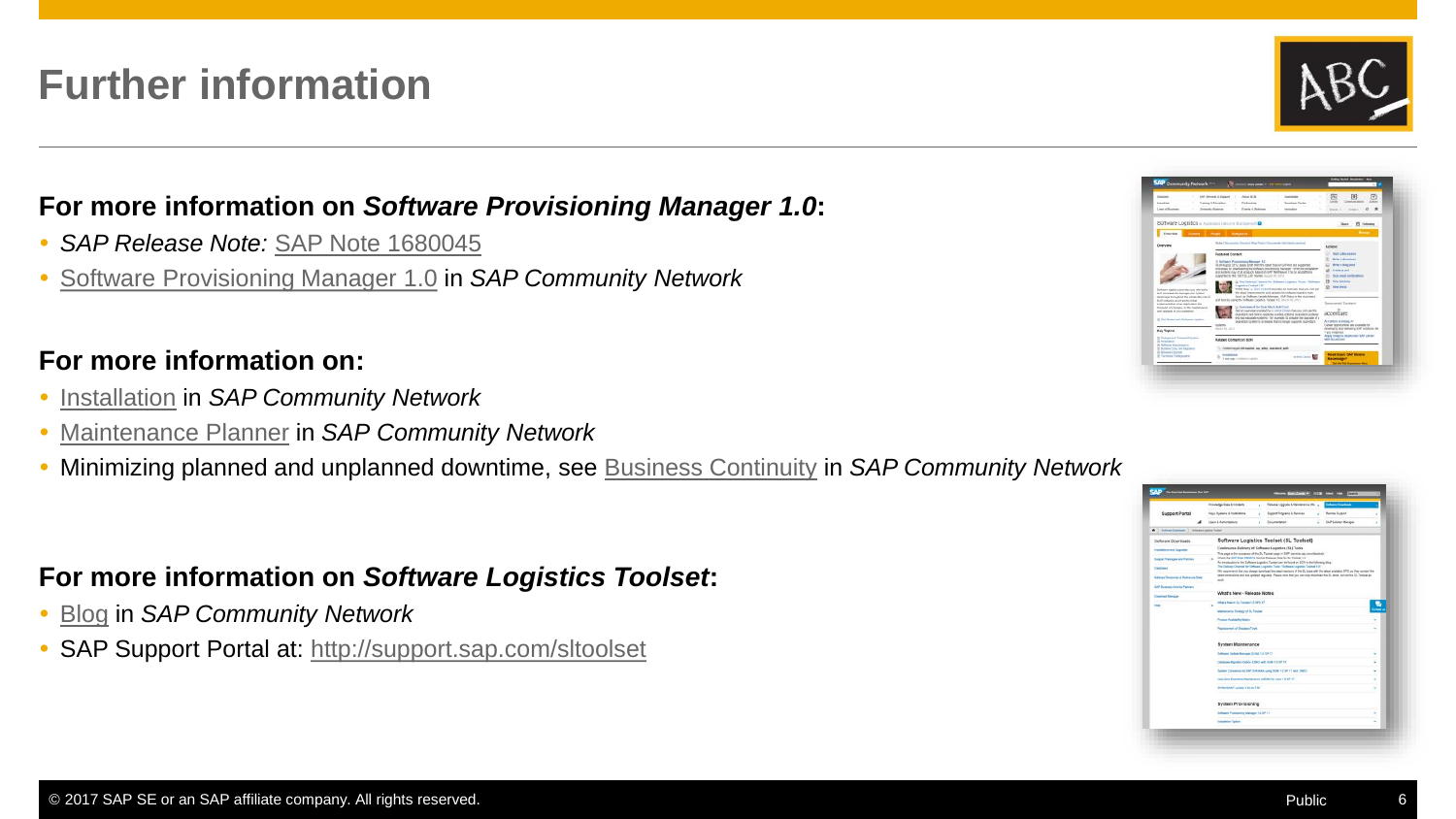## **SAP Idea Place**

Influence the future of software logistics

- SAP Idea Place is your public channel to **participate in innovation** at SAP
- **Enables you to submit ideas, collaborate on and vote for ideas**, and connect with the teams that are responsible for software logistics procedures
- Complements traditional channels of interaction and feedback at SAP
- Contribute under <https://ideas.sap.com/softwarelogistics>

| Idea Place > Other > SOFTWARE LOGISTICS                                          |        |                                                                                                                                                                                                                 |                        | Search This Idea Session       |                                                         |                              |
|----------------------------------------------------------------------------------|--------|-----------------------------------------------------------------------------------------------------------------------------------------------------------------------------------------------------------------|------------------------|--------------------------------|---------------------------------------------------------|------------------------------|
|                                                                                  |        | <b>SUBMIT IDEA</b><br><b>HOW IT WORKS</b><br><b>ALL IDEAS</b>                                                                                                                                                   | <b>MELIVERED IDEAS</b> | ADMIN V                        |                                                         |                              |
|                                                                                  |        | <b>Software Logistics</b><br>Your channel for submitting ideas to improve<br><b>Software Logistics</b><br>201 Comments vi 252 Votes<br>$\n  Q$ 66 Ideas                                                         | $$548$ Users           |                                | <b>My Stats</b><br>O Ideas<br>83 Comments<br>108 Points | <b>O Votes of Support</b>    |
| Leaderboard                                                                      |        | The product team for Software Logistics wants your input on how to make the product better. Search for your idea first<br>and if it's not there submit a new idea. Make sure to vote for other great ideas tool |                        |                                |                                                         |                              |
| User                                                                             | Points | For details on the idea acceptance process, please see the How This Works page.                                                                                                                                 |                        |                                |                                                         |                              |
| <b>Boris Zarske</b>                                                              | 108    | Next Idea Review: October 15, 2014                                                                                                                                                                              |                        |                                |                                                         |                              |
| Nicolas Busson                                                                   | 65     |                                                                                                                                                                                                                 |                        |                                |                                                         |                              |
| <b>Berthier Nicolas</b>                                                          | 38     |                                                                                                                                                                                                                 |                        |                                |                                                         |                              |
| <b>Bogdan Caradaica</b>                                                          | 35     | Recent Ideas                                                                                                                                                                                                    |                        |                                |                                                         |                              |
| Princely Albert Ath                                                              | 35     | <b>Most Comments</b><br><b>Most Recent</b>                                                                                                                                                                      | <b>Most Votes</b>      |                                |                                                         |                              |
| Jens Gleichmann                                                                  | 33     |                                                                                                                                                                                                                 |                        |                                |                                                         |                              |
| <b>Karin Spiegel</b>                                                             | 27     | O Service pack level of initial Installati<br>In SAP Download Area if we want to insta.                                                                                                                         | Mister Mak.            | $(4)$ 9/9/14 9:32pm            |                                                         |                              |
| Michele Cortinovis                                                               | 26     | O BI4.1 webi export to excel only                                                                                                                                                                               |                        | CYLEEZL CY (4) 8/25/14 12:56am |                                                         |                              |
| Raiagopal Sampath                                                                | 24     | For a webi report In BI 4.1 sp03, there                                                                                                                                                                         |                        |                                |                                                         |                              |
| <b>Dalibor Cip</b>                                                               | 23     | C SUM MSCS Cluster release upgrade: Automa<br>Currently, after an upgrade of an PI dou                                                                                                                          | 요                      | Thomas Kra., (4) 8/5/14 5:44am |                                                         | $\sqrt{2}$ 1                 |
| more.<br>Categories                                                              |        | O Include copy and paste functions for alv<br>Hello SAP Ideas, We need to copy                                                                                                                                  |                        | Ivan Gonza (4) 8/4/14 4:34pm   |                                                         | $\sqrt{4}$ 1                 |
| Solution implementation                                                          |        | <b>HANA Statement Routing</b><br>Hello, We are currently several.                                                                                                                                               |                        | Bogdan Car (4) 7/31/14 12:02am |                                                         | $\blacksquare$ 3 $\sqrt{4}0$ |
| System transformation<br>Change control<br>management<br>Maintenance and upgrade |        | Displaying results 1 - 5 of 66<br>See all items.                                                                                                                                                                |                        |                                |                                                         | 12 3 Next; Last»             |
| management                                                                       |        |                                                                                                                                                                                                                 |                        |                                |                                                         |                              |